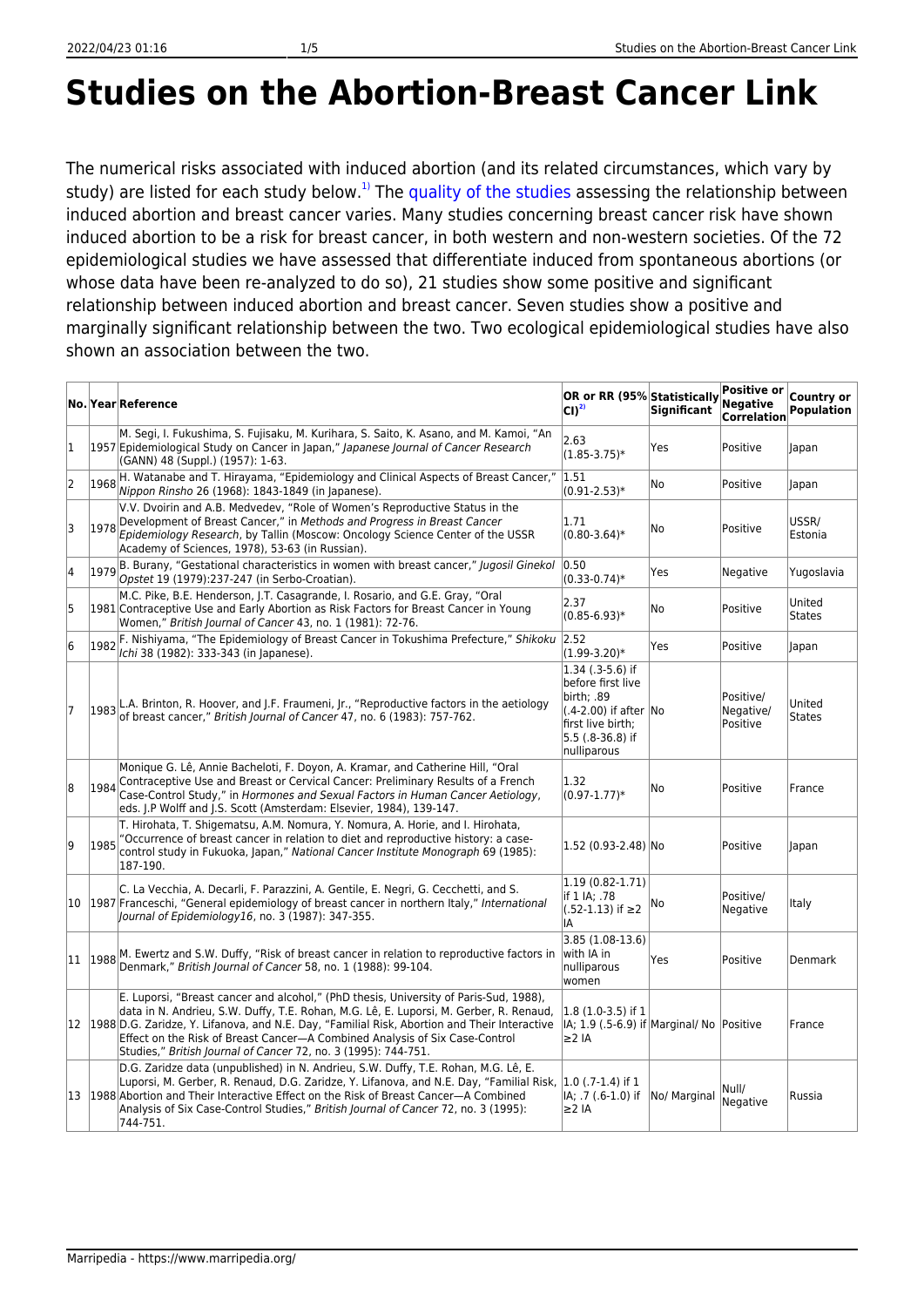|    |         | No. Year Reference                                                                                                                                                                                                                                                                                                                                                                                                                                                                                                                                                                                                                                     | OR or RR (95% Statistically<br>CD <sup>2</sup>                                                                                                                | <b>Significant</b> | Positive or<br>Negative<br><b>Correlation</b> | Country or<br><b>Population</b> |
|----|---------|--------------------------------------------------------------------------------------------------------------------------------------------------------------------------------------------------------------------------------------------------------------------------------------------------------------------------------------------------------------------------------------------------------------------------------------------------------------------------------------------------------------------------------------------------------------------------------------------------------------------------------------------------------|---------------------------------------------------------------------------------------------------------------------------------------------------------------|--------------------|-----------------------------------------------|---------------------------------|
|    | 14 1984 | M.G. Lê, A. Bachelot, F. Doyon, A. Kramar, and C. Hill, "Oral Contraceptive Use and<br>Breast Cancer or Cervical Cancer: Preliminary Results of a French Case-Control<br>Study," in Hormones and Sexual Factors in Human Cancer Aetiology, eds. J-P Wolff<br>and J.D. Scott (Amsterdam: Elsevier Science, 1984), data in N. Andrieu, S.W. Duffy,<br>T.E. Rohan, M.G. Lê, E. Luporsi, M. Gerber, R. Renaud, D.G. Zaridze, Y. Lifanova, and<br>N.E. Day, "Familial Risk, Abortion and Their Interactive Effect on the Risk of Breast<br>Cancer-A Combined Analysis of Six Case-Control Studies," British Journal of Cancer<br>72, no. 3 (1995): 744-751. | $1.2$ (.7-2.1) if 1<br>IA; 1.9 (1.0-3.6) No/ Marginal Positive<br>if ≥ 2 IA                                                                                   |                    |                                               | France                          |
|    |         | T. Rohan, A.J. McMichael, and P.A. Baghurst, "A population-based case-control study<br>of diet and breast cancer in Australia," American Journal of Epidemiology 128 (1988):<br>15 1988 478-489, data in N. Andrieu, S.W. Duffy, T.E. Rohan, M.G. Lê, E. Luporsi, M. Gerber, R.<br>Renaud, D.G. Zaridze, Y. Lifanova, and N.E. Day, "Familial Risk, Abortion and Their<br>Interactive Effect on the Risk of Breast Cancer-A Combined Analysis of Six Case-<br>Control Studies," British Journal of Cancer 72, no. 3 (1995): 744-751.                                                                                                                   | 2.7 (1.1-6.7) if 1<br> IA; 2.2 (.4-12.0)   Yes/ No<br>if ≥ 2 IA                                                                                               |                    | Positive                                      | Australia                       |
|    | 16 1988 | Lynn Rosenberg, Julie R. Palmer, David W. Kaufman, Brian L. Strom, David<br>Schottenfeld, and Samuel Shapiro, "Breast Cancer in Relation to the Occurrence and<br>Time of Induced and Spontaneous Abortion," American Journal of Epidemiology 127<br>(1988): 981-989.                                                                                                                                                                                                                                                                                                                                                                                  | $1.2$ (.9-1.6) if<br>parous; 1.3<br>$(0.8-2.2)$ if<br>nulliparous                                                                                             | No                 | Positive                                      | United<br><b>States</b>         |
|    |         | B.M. Lindefors Harris, G. Eklund, O. Meirik, L.E. Rutqvist, and K. Wiklund, "Risk of<br>17 1989 cancer of the breast after legal abortion during first trimester: a Swedish register<br>study," British Medical Journal 299, no. 6713 (1989): 1430-1432.                                                                                                                                                                                                                                                                                                                                                                                               | 0.77 (0.58-0.99) Yes                                                                                                                                          |                    | Negative                                      | Sweden/<br>Norway               |
|    |         | Holly L. Howe, Ruby T. Senie, Helen Bzduch, and Peter Herzfeld, "Early Abortion and<br>18 1989 Breast Cancer Risk Among Women Under Age 40," International Journal of<br>Epidemiology 18 (1989): 300-304.                                                                                                                                                                                                                                                                                                                                                                                                                                              | $ 1.9(1.2-3.0) $                                                                                                                                              | Yes                | Positive                                      | United<br><b>States</b>         |
|    |         | Larissa I. Remennick, "Reproductive Patterns and Cancer Incidence in Women: A<br>19 1989 Population-Based Correlation Study in the USSR," International Journal of<br>Epidemiology 18, no. 3 (September 1989): 498-510.                                                                                                                                                                                                                                                                                                                                                                                                                                | data not in the<br>form of OR                                                                                                                                 | Yes                | Positive                                      | <b>USSR</b>                     |
|    |         | H.O. Adami, R. Bergström, E. Lund, and O. Meirik, "Absence of association between<br>20 1990 reproductive variables and the risk of breast cancer in young women in Sweden and<br>Norway," British Journal of Cancer 62, no 1 (1990): 122-126.                                                                                                                                                                                                                                                                                                                                                                                                         | $0.8(0.5-1.1)$ if 1<br> IA; 1.3 (0.6-3.0)  No<br>$if \geq 2 IA$                                                                                               |                    | Negative/<br>Positive                         | Sweden/<br>Norway               |
|    |         | Fabio Parazzini, Eva Negri, and Carlo La Vecchia, "Spontaneous and induced<br>21 1991 abortions and risk of breast cancer," International Journal of Cancer 48, issue 6<br>(1991): 816-820.                                                                                                                                                                                                                                                                                                                                                                                                                                                            | $(1.0 (0.8-1.3))$ if 1<br>IA; .9 (.7-1.2) if No<br>$> 2$ IA                                                                                                   |                    | Null/<br>Negative                             | Italy                           |
|    |         | Fabio Parazzini, Carlo La Vecchia, Eva Negri, Silvia Franceschi, and Luca Bocciolone,<br>22 1992 "Menstrual and reproductive factors and breast cancer in women with family history<br>of the disease," International Journal of Cancer 51, issue 5 (1992): 677-681.                                                                                                                                                                                                                                                                                                                                                                                   | $ 1.0(0.4-2.2) $                                                                                                                                              | lNo                | Null                                          | Italy                           |
| 23 | 1993    | A.E. Laing, F.M. Demenais, R. Williams, G. Kissling, V.W. Chen, and G.E. Bonney,<br>"Breast Cancer Risk Factors in African-American Women: The Howard University<br>Tumor Registry Experience," Journal of the National Medical Association 85 (1993):<br>931-939.                                                                                                                                                                                                                                                                                                                                                                                     | 4.7 (2.6-8.4) if<br>IA and<br>diagnosed BC $\geq$<br>50 yrs old; if BC Yes/<br>41-49 yrs old,<br>$(2.8(1.0-8.1))$ ; if<br>BC ≤40 yrs old,<br>$ 1.5(0.7-3.5) $ | Marginal/No        | Positive                                      | United<br><b>States</b>         |
|    |         | Carlo La Vecchia, Eva Negri, Silvia Franceschi, Fabio Parazzini, "Long-term impact of<br>[24   1993   reproductive factors on cancer risk," International Journal of Cancer 53, issue 2<br>(1993): 215-219.                                                                                                                                                                                                                                                                                                                                                                                                                                            | 1.0 if 1 IA, ns; .8<br>$if \geq 2$ IA, $p <$<br>.05                                                                                                           | No/ Yes            | Null/<br>Negative                             | <b>Italy</b>                    |
|    |         | Miriam Moseson, Karen L. Koenig, Roy E. Shore, and Bernard S. Pasternack, "The<br>[25] [1993] influence of medical conditions associated with hormones on the risk of breast<br>cancer," International Journal of Epidemiology 22, issue 6 (1993): 1000-1009.                                                                                                                                                                                                                                                                                                                                                                                          | $ 1.0(0.7-1.4) $                                                                                                                                              | No                 | Negative                                      | United<br>States                |
|    |         | N. Andrieu, F. Clavel, B. Gairard, L. Piana, A. Bremond, J. Lansac, R. Flamant, and R.<br>26 1994 Renaud, "Familial risk of breast cancer and abortion," Cancer Detection and<br>Prevention 18, no. 1 (1994): 51-55.                                                                                                                                                                                                                                                                                                                                                                                                                                   | $1.2$ (0.8-1.8) if 1<br> IA; .9 (.5-1.7) if  No<br>$\geq$ 2 IA                                                                                                |                    | Positive/<br>Negative                         | France                          |
| 27 |         | Janet R. Daling, Kathleen E. Malone, Lynda F. Voigt, Emily White, and Noel S. Weiss,<br>1994 "Risk of Breast Cancer among Young Women: Relationship to Induced Abortions,"<br>Journal of the National Cancer Institute 86 (1994): 1584-1592.                                                                                                                                                                                                                                                                                                                                                                                                           | 1.5 (1.2-1.9)                                                                                                                                                 | Yes                | Positive                                      | United<br><b>States</b>         |
|    |         | A.E. Laing, G.E. Bonney, L. Adams-Campbell, et al., "Reproductive and Lifestyle Risk<br>28   1994   Factors for Breast Cancer in African-American Women," Genetic Epidemiology 11<br>(1994): A300.                                                                                                                                                                                                                                                                                                                                                                                                                                                     | $ 2.44(1.0-6.0)*$                                                                                                                                             | Yes                | Positive                                      | United<br><b>States</b>         |
| 29 | 1995    | N. Andrieu, S.W. Duffy, T.E. Rohan, M.G. Lê, E. Luporsi, M. Gerber, R. Renaud, D.G.<br>Zaridze, Y. Lifanova, and N.E. Day, "Familial Risk, Abortion and Their Interactive<br>Effect on the Risk of Breast Cancer-A Combined Analysis of Six Case-Control<br>Studies," British Journal of Cancer 72, no. 3 (1995): 744-751                                                                                                                                                                                                                                                                                                                              | $ 1.5(1.1-1.9) $ if $1$<br>IA                                                                                                                                 | Yes                | Positive                                      | Multinational                   |
|    | 30 1995 | Louise A. Brinton, Janet R. Daling Jr., Jonathan M. Liff, Janet B. Schoenberg, Kathleen<br>E. Malone, Janet L. Stanford, Ralph J. Coates, Marilie D. Gammon, Louise Hanson, and<br>Robert N. Hoover, "Oral contraceptives and breast cancer risk among younger<br>women," Journal of the National Cancer Institute 87 (1995): 827-835.                                                                                                                                                                                                                                                                                                                 | $ 0.98(0.8-1.2) 1$<br> IA; 1.02<br>$(0.8-1.4)$ if $\geq 2$<br>IA                                                                                              | ∣No                | Negative/<br>Positive                         | United<br><b>States</b>         |
|    |         | L. Bu, L.F. Voigt, Z. Yu, K.E. Malone, and J.R. Daling, "Risk of breast cancer associated<br>31  1995 with induced abortion in a population at low risk of breast cancer," American Journal<br>of Epidemiology 141 (1995): S85 (abstract 337).                                                                                                                                                                                                                                                                                                                                                                                                         | $ 2.9(1.9-4.4)$ if 1<br>$ IA; 3.6 (2.2-6.0)$<br>if ≤ 2 IA; 4.5<br>$(1.9-10.7)$ if BC<br>$\leq$ 35 yrs old                                                     | Yes                | Positive                                      | China                           |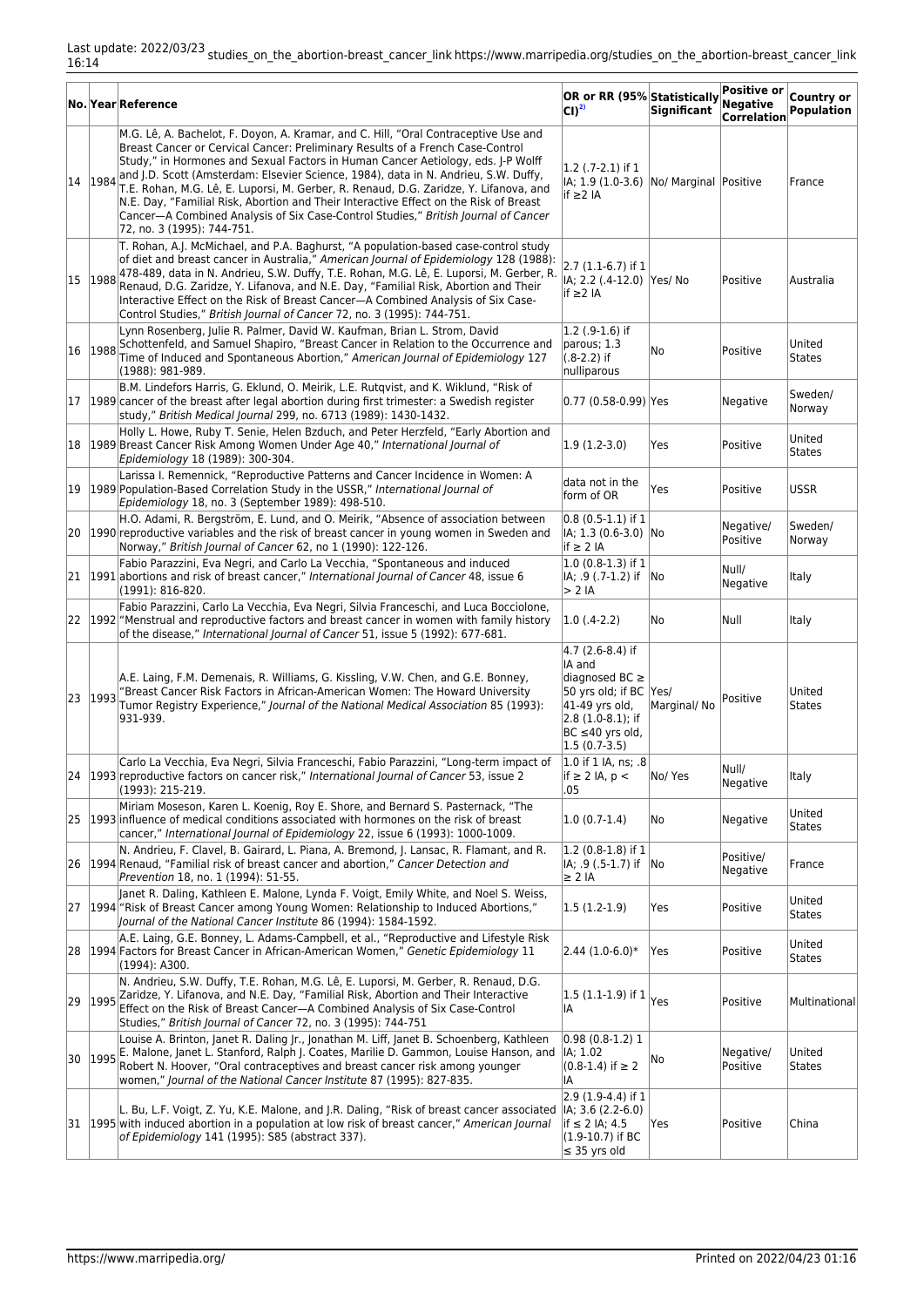|    |         | No. Year Reference                                                                                                                                                                                                                                                                                       | OR or RR (95% Statistically<br>CI) <sup>2)</sup>                                                                         | Significant           | Positive or<br><b>Negative</b><br><b>Correlation</b> | Country or<br>Population |
|----|---------|----------------------------------------------------------------------------------------------------------------------------------------------------------------------------------------------------------------------------------------------------------------------------------------------------------|--------------------------------------------------------------------------------------------------------------------------|-----------------------|------------------------------------------------------|--------------------------|
|    |         | Loren Lipworth, Klea Katsouyanni, Anders Ekbom, Karin B. Michels, and Dimitrios<br>32 1995 Trichopoulos, "Abortion and the Risk of Breast Cancer: A Case-Control Study in<br>Greece," International Journal of Cancer 61 (1995): 181-184.                                                                | 1.51<br>$(1.24 - 1.84);$<br>2.06 (1.45-2.9)<br>if IA before FFTP<br>among parous<br>women                                | Yes                   | Positive                                             | Greece                   |
| 33 | 1996    | Janet R. Daling, Louise A. Brinton, Lynda F. Voigt, Noel S. Weiss, Ralph J. Crates,<br>Kathleen E. Malone, Janet B. Schoenberg, and Marilie Gammon, "Risk of Breast<br>Cancer among White Women Following Induced Abortion," American Journal of<br>Epidemiology 144 (1996): 373-380.                    | 1.3 (1.0-1.6) if 1<br>IA                                                                                                 | Marginal              | Positive                                             | United<br><b>States</b>  |
| 34 |         | Polly A. Newcomb, Barry E. Storer, Matthew P. Longnecker, Robert Mittendorf, E.<br>1996 Robert Greenberg, and Walter C. Willett, "Pregnancy Termination in Relation to Risk<br>of Breast Cancer," Journal of the American Medical Association 275 (1996): 283-287.                                       | $1.23(1.0-1.51)$                                                                                                         | Marginal              | Positive                                             | United<br><b>States</b>  |
|    |         | Matti A. Rookus and Flora E. van Leeuwen, "Induced Abortion and Risk for Breast<br>35   1996 Cancer: Reporting (Recall) Bias in a Dutch Case-Control Study," Journal of the<br>National Cancer Institute 88 (1996): 1759-1764.                                                                           | 1.9 (1.1-3.2); if<br>before first<br>birth, 2.6<br>$(1.0 - 6.8)$                                                         | Yes/<br>Marginal      | Positive                                             | Netherlands              |
| 36 | 1996    | R. Talamini, S. Franceschi, C. La Vecchia, E. Negri, L. Borsa, M. Montella, F. Falcini, E.<br>Conti, and C. Rossi, "The Role of Reproductive and Menstrual Factors in Cancer of the  1.2 (1.0-1.5) if 1<br>Breast Before and After Menopause," European Journal of Cancer 32A, no. 2 (1996):<br>303-310. | IA                                                                                                                       | Marginal              | Positive                                             | Italy                    |
| 37 |         | 1996 A. Tavani, C. La Vecchia, S. Franceschi, E. Negri, B. D'avanao, A. Decarli, "Abortion<br>and breast cancer risk," International Journal of Cancer 65 (1996): 401-405.                                                                                                                               | $1.2(1.0-1.5)$                                                                                                           | Marginal              | Positive                                             | Italy                    |
|    |         | A.H. Wu, R.G. Ziegler, M.C. Pike, A.M. Nomura, D.W. West, L.N. Kolonel, P.L. Horn-<br>38 1996 Ross, J.F. Rosenthal, and R.N. Hoover, "Menstrual and reproductive factors and risk of<br>breast cancer in Asian-Americans," British Journal of Cancer 73, no. 5 (1996):<br>680-686.                       | 1.92 (0.7-5.3) if<br>nulliparous and No<br>had only IAs                                                                  |                       | Positive                                             | United<br><b>States</b>  |
|    |         | Mads Melbye, Jan Wohlfahrt, Jørgen H. Olsen, Morten Frisch, Tine Westergaard, Karin<br>39   1997 Helweg-Larsen, and Per Kragh Andersen, "Induced Abortion and the Risk of Breast<br>Cancer," New England Journal of Medicine 336, no. 2 (1997): 81-85.                                                   | $1.00$ (.94- $1.06$ )                                                                                                    | No                    | Null                                                 | Denmark                  |
| 40 | 1997    | Julie R. Palmer, Lynn Rosenberg, R. Sowmya Rao, Ann Zauber, Brian L. Strom, M.<br>Ellen Warshauer, Paul D. Stolley, and Samuel Shapiro, "Induced and Spontaneous<br>Abortion in Relation to Risk of Breast Cancer (United States)," Cancer Causes and<br>Control 8 (1997): 841-849.                      | $1.3$ (.9-1.9) if<br>nulliparous; 1.1<br>$(.9-1.5)$ if<br>parous; 1.4<br>(1.0-1.8) if<br>(parous) IA after<br>one birth. | No/ Marginal Positive |                                                      | United<br><b>States</b>  |
|    |         | F. Fioretti, A. Tavani, C. Bosetti, C. La Vecchia, E. Negri, F. Barbone, R. Talamini, and<br>41 [1999]S. Franceschi, "Risk factors for breast cancer in nulliparous women," British Journal of<br>Cancer 78, no. 11/12 (1999): 1923-1928.                                                                | 0.97<br>$(0.64 - 1.47)$ ; if<br>abortion $\geq 30$<br>yrs old, 1.75<br>$(1.03 - 2.97)$                                   | No/ Yes               | Negative/<br>Positive                                | Italy                    |
|    |         | Pamela M. Marcus, Donna Day Baird, Robert C. Millikan, Patricia G. Moorman, Bahjat<br>42 1999 Qagish, and Beth Newman, "Adolescent reproductive events and subsequent breast<br>cancer risk," American Journal of Public Health 89, no. 8 (1999): 1244-1247.                                             | $1.2$ (.6-2.7) if<br>first $IA < aqe$<br>20; 1.1 (.7-1.7)<br>if first IA $\geq$ age<br>20                                | lNo.                  | Positive                                             | United<br><b>States</b>  |
| 43 |         | DeAnn Lazovich, Julie A. Thompson, Pamela J. Mink, Thomas A. Sellers, and Kristin<br>2000 Anderson, "Induced abortion and breast cancer risk," Epidemiology 11, no. 1 (2000):<br>76-80.                                                                                                                  | $1.1$ (0.8-1.6); if<br>IA nulliparous,<br>$ 1.7(0.6-5.4) $                                                               | No                    | Negative                                             | United<br><b>States</b>  |
| 44 | 2000    | P.A. Newcomb and M.T. Mandelson, "A record-based evaluation of induced abortion<br>and breast cancer risk," Cancer Causes and Control 11, no. 9 (2000): 777-781.                                                                                                                                         | $0.9(0.5-1.6)$                                                                                                           | No                    | Negative                                             | United<br><b>States</b>  |
| 45 |         | M.T. Tang, N.S. Weiss, K.E. Malone, "Induced abortion in relation to breast cancer<br>2000 among parous women: A birth certificate registry study," Epidemiology 11, no. 2<br>$(2000): 177-180.$                                                                                                         | 0.9 (0.7-1.2) if<br>parous                                                                                               | No                    | Negative                                             | United<br><b>States</b>  |
| 46 |         | M.J. Goldacre, L.M. Kurina, V. Seagroatt, and D. Yeates, "Abortion and Breast Cancer:<br>2001 A Case-Control Record Linkage Study," Journal of Epidemiology and Community<br>Health 55, no. 5 (2001): 336-337.                                                                                           | 0.83 (0.74-0.93)<br>(observed v.<br>expected BC<br>cases)                                                                | Yes                   | Negative                                             | <b>Britain</b>           |
| 47 |         | C. Robertson, M. Van Den Donk, M. Primic-Zakelj, T. MacFarlane, and P. Boyle, "The<br>[2001] association between induced and spontaneous abortion and risk of breast cancer in<br>Slovenian women aged 25-54," Breast 10 (2001): 291-298.                                                                | 2.71<br>(0.72-10.26) if<br>IA nulliparous;<br>$1.29$ (.77-2.17)<br>if uniparous                                          | No                    | Positive                                             | Slovenia                 |
| 48 |         | M. Sanderson, X.O. Shu, F. Jin, Q. Dai, W. Wen, Y. Hua, Y.T. Gao, and W. Zheng,<br>[2001] "Abortion history and breast cancer risk: Results from the Shanghai Breast Cancer<br>Study," International Journal of Cancer 96, no. 6 (2001): 899-905.                                                        | $1.0(0.8-1.2)$ if<br>premenopausal<br>BC; .9 (.7-1.2) if No<br>postmenopausal<br>BС                                      |                       | Positive                                             | China                    |
| 49 |         | Z. Ye, D.L. Gao, Q. Qin, R.M. Ray, and D.B. Thomas, "Breast cancer in relation to<br>2002 induced abortions in a cohort of Chinese women," British Journal of Cancer 87, no. 9<br>(2002): 976.                                                                                                           | $ 1.06(0.84-1.33) $ No                                                                                                   |                       | Positive                                             | China                    |
|    | 50 2003 | H. Becher, S. Schmidt, and J. Chang-Claude, "Reproductive factors and familial<br>predisposition for breast cancer by age 50 years. A case-control-family study for<br>assessing main effects and possible gene-environment interaction," International<br>Journal of Epidemiology 32 (2003): 38-50.     | 1.35 (1.03-1.78) Yes                                                                                                     |                       | Positive                                             | Germany                  |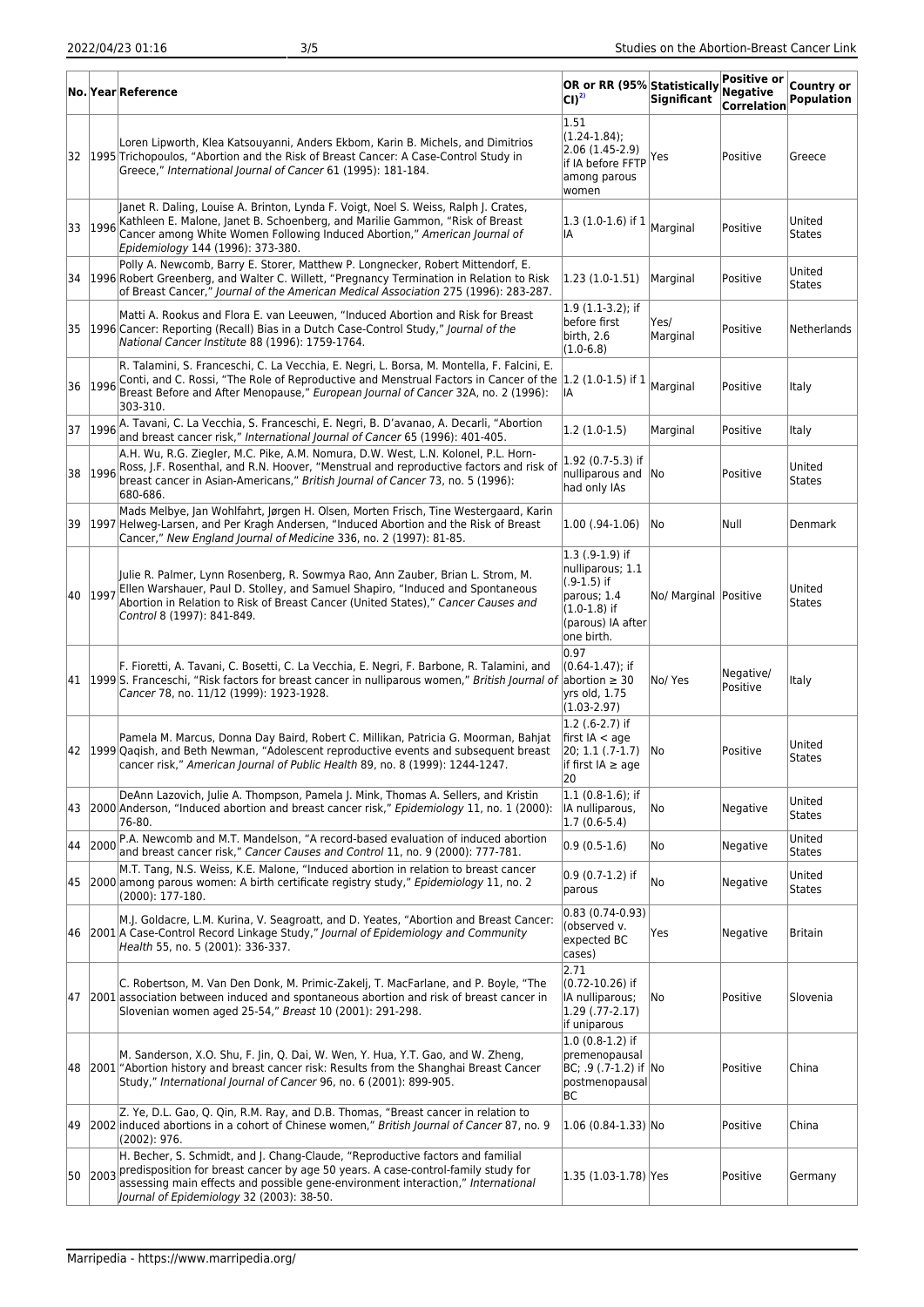|    |         | No. Year Reference                                                                                                                                                                                                                                                                                                                                                                               | OR or RR (95% Statistically<br>$ CI ^{2)}$                                                                  | <b>Significant</b> | Positive or<br>Negative<br><b>Correlation</b> | Country or<br><b>Population</b> |
|----|---------|--------------------------------------------------------------------------------------------------------------------------------------------------------------------------------------------------------------------------------------------------------------------------------------------------------------------------------------------------------------------------------------------------|-------------------------------------------------------------------------------------------------------------|--------------------|-----------------------------------------------|---------------------------------|
|    |         | Gunnar Erlandsson, Scott M. Montgomery, Sven Cnattingius, and Anders Ekbom,<br>[51  2003 "Abortions and breast cancer: record-based case-control study," International Journal (0.8 (0.64-1.0)<br>of Cancer 103, no. 5 (2003): 676-679.                                                                                                                                                          |                                                                                                             | Marginal           | Negative                                      | Sweden                          |
|    |         | M. Mahue-Giangreco, G. Ursin, J. Sullivan-Halley, and L. Bernstein, "Induced abortion,<br>52 2003 miscarriage, and breast cancer risk of young women," Cancer Epidemiology,<br>Biomarkers & Prevention 12 (2003): 209-214.                                                                                                                                                                       | $ 1.05(0.75-1.48) $<br>if parous, 40 or<br>younger; .69<br>$(.46-1.04)$ if<br>nulliparous, 40<br>or younger | No                 | Positive/<br>Negative                         | United<br><b>States</b>         |
|    |         | Xavier Paoletti, Françoise Clavel-Chapelon, and the E3N group, "Induced and<br>53 2003 spontaneous abortion and breast cancer risk: results from the E3N cohort study,<br>International Journal of Cancer 106, no. 2 (2003): 270-276.                                                                                                                                                            | 0.91 (0.82-0.99) Yes                                                                                        |                    | Negative                                      | France                          |
|    |         | Kathleen Meeske, Michael Press, Alpa Patel, and Leslie Bernstein, "Impact of<br>54 2004 reproductive factors and lactation on breast carcinomas in situ," International Journal<br>of Cancer 110 (2004): 103-109.                                                                                                                                                                                | $ 1.04(0.56-1.94) $<br>if nulliparous;<br>.94 (.6-1.47) if<br>parous, 1 IA                                  | No                 | Positive/<br>Negative                         | United<br><b>States</b>         |
| 55 |         | Julie R. Palmer, Lauren A. Wise, Lucile L. Adams-Campbell, and Lynn Rosenberg, "A<br>2004 prospective study of induced abortion and breast cancer in African-American<br>women," Cancer Causes & Control 15, no. 2 (2004): 105-111.                                                                                                                                                              | $ 1.1(0.8-1.4) $ if<br>parous; 0.9<br>$(0.5 - 1.4)$ if<br>nulliparous                                       | No                 | Positive/<br>Negative                         | United<br><b>States</b>         |
| 56 | 2005    | David H. Brewster, Diane L. Stockton, Richard Dobbie, Diana Bull, and Valerie Beral,<br>'Risk of Breast Cancer after Miscarriage or Induced Abortion: A Scottish Record<br>Linkage Case-Control Study," Journal of Epidemiology and Community Health 59, no.<br>4 (2005): 283-287.                                                                                                               | $0.8(0.72-0.89)$                                                                                            | Yes                | Negative                                      | Scotland                        |
| 57 | 2006    | G.K. Reeves, et al., "Breast cancer risk in relation to abortion: Results from the EPIC<br>study," International Journal of Cancer 119, no. 7 (2006): 1741-1745.                                                                                                                                                                                                                                 | $0.95$ (0.87-1.03) No                                                                                       |                    | Negative                                      | Europe                          |
| 58 | 2006    | K.A. Rosenblatt, D.L. Gao, R.M. Ray, M.R. Rowland, Z.C. Nelson, K.J. Wernli, W. Li, and<br>D.B. Thomas, "Induced abortions and the risk of all cancers combined and site-<br>specific cancers in Shanghai," Cancer Causes and Control 17, no. 10 (2006):<br>1275-1280.                                                                                                                           | $1.01(.92-1.12)$                                                                                            | No                 | Positive                                      | China                           |
|    |         | Najmeh Tehranian, M. Amelbaraez, R. Salke, and S. Faghihzadeh, "The effect of<br>59 2006 abortion on the risk of breast cancer" (Iranian study presented at a conference at<br>McMaster University, 2006). http://hdl.handle.net/10755/163877                                                                                                                                                    | 7.94<br>$(2.05 - 26.21)$<br>with $IA < 12$<br> wks                                                          | Yes                | Positive                                      | Iran                            |
| 60 |         | Karin B. Michels, Fei Xue, Graham A. Colditz, and Walter C. Willett, "Induced and<br>[2007] Spontaneous Abortion and Incidence of Breast Cancer among Young Women,"<br>Archives of Internal Medicine 167, no.8 (2007): 814-820.                                                                                                                                                                  | $1.01(0.88-1.17)$ No                                                                                        |                    | Positive                                      | United<br><b>States</b>         |
|    |         | Kourosh Holakouie Naieni, Ali Ardalan, Mahmood Mahmoodi, Abbas Motevalian,<br>Yoosef Yahyapoor, and Bahareh Yazdizadeh, "Risk Factors of Breast Cancer in North<br>61 2007 of Iran: A Case-Control in Mazandaran Province," Asian Pacific Journal of Cancer<br>Prevention 8, no. 3 (2007): 395-398. Available at<br>http://www.apocp.org/cancer_download/Volume8_No3/395-398%20c_Naieni%204.pdf. | [1.62 (1.13-2.31) Yes                                                                                       |                    | Positive                                      | Iran                            |
| 62 | 2008    | Katherine DeLellis Henderson, Jane Sullivan-Halley, Peggy Reynolds, Pamela L. Horn-<br>Ross, Christina A. Clarke, Ellen T. Chang, Susan Neuhausen, Giske Ursind, and Leslie<br>Bernstein, "Incomplete Pregnancy Is Not Associated with Breast Cancer Risk: the<br>California Teachers Study," Contraception 77 (2008): 391-396.                                                                  | .95 (.76-1.18) if<br>nulliparous;<br>$1.05(0.92-1.2)$<br>if parous                                          | No                 | Negative/<br>Positive                         | United<br>States                |
|    |         | 63 2008 lie Lin and Jian-feng Yu, "A case control study on risk factors of breast cancer among<br>women in Cixi," Zhejiang Journal of Preventive Medicine 20, no. 6 (June 2008): 3-5.                                                                                                                                                                                                            | $ 2.38(1.09-5.2) $                                                                                          | Yes                | Positive                                      | China                           |
|    | 64 2009 | Jessica M. Dolle, Janet R. Daling, Emily White, Louise A. Brinton, David R. Doody,<br>Peggy L. Porter, and Kathleen E. Malone, "Risk Factors for Triple-Negative Breast<br>Cancer in Women Under the Age of 45 Years," Cancer Epidemiology, Biomarkers and<br>Prevention 18, no. 4 (2009): 1157-1166.                                                                                            | $1.4(1.1-1.8)$                                                                                              | Yes                | Positive                                      | United<br><b>States</b>         |
|    |         | Vahit Ozmen, Beyza Ozcinar, Hasan Karanlik, Neslihan Cabioglu, Mustafa Tukenmez,<br>Rian Disci, Tolga Ozmen, Abdullah Igci, Mahmut Muslumanoglu, Mustafa Kecer, and<br>65 2009 Atilla Soran, "Breast Cancer Risk Factors in Turkish Women- a University Hospital<br>Based Nested Case Control Study," World Journal of Surgical Oncology 7, no. 37<br>(2009).                                    | 1.66 (1.39-1.98) Yes                                                                                        |                    | Positive                                      | Turkey                          |
| 66 |         | Peng Xing, Jiguang Li and Feng Jin, "A Case-Control Study of Reproductive Factors<br>2009 Associated with Subtypes of Breast Cancer in Northeast China," Medical Oncology 27, for luminal A<br>no. 3 (2009): 926-931.                                                                                                                                                                            | $1.26(1.05-1.52)$<br>breast cancer                                                                          | Yes                | Positive                                      | China                           |
| 67 |         | L. Khachatryan, R. Scharpf, and S. Kagan, "Influence of diabetes mellitus type 2 and<br>[2011] prolonged estrogen exposure on risk of breast cancer among women in Armenia,"<br>Health Care for Women International 32, no. 11 (2011): 953-971.                                                                                                                                                  | 2.86 (1.02-8.04) Yes                                                                                        |                    | Positive                                      | Armenia                         |
| 68 | 2012    | A.R. Jiang, C.M. Gao, J.H. Ding, S.P. Li, Y.T. Liu, H.X. Cao, J.Z. Wu, J.H. Tang, Y. Qian,<br>and K. Tajima, "Abortions and Breast Cancer Risk in Premenopausal and<br>Postmenopausal Women in Jiangsu Province of China," Asian Pacific Journal of Cancer<br>Prevention 13 (2012): 33-35.                                                                                                       | 1.52 (1.21-1.92) Yes                                                                                        |                    | Positive                                      | China                           |
| 69 | 2012    | Julie Lecarpentier, et al., "Variation in breast cancer risk associated with factors<br>related to pregnancies according to truncating mutation location, in the French<br>National BRCA1 and BRCA2 mutations carrier cohort (GENEPSO)," Breast Cancer<br>Research 14, issue 4 (2012): R99.                                                                                                      | (hazard ratio)<br>$ 1.15$ (.83-1.6) if<br> 1 IA; 1.77<br>(1.19-2.63) if IA<br>before FFTP                   | No/ Yes            | Positive                                      | France                          |
| 70 | 2013    | Christina Marie Braüner, Kim Overvad, Anne Tjønneland, and Jørn Attermann,<br>'Induced abortion and breast cancer among parous women: A Danish cohort study"<br>[published online ahead of print April 13, 2013], Acta Obstetricia et Gynecologica<br>Scandinavica 92, issue 6 (2013): 700-705.                                                                                                  | .95 (.83-1.09)                                                                                              | No                 | Negative                                      | Denmark                         |